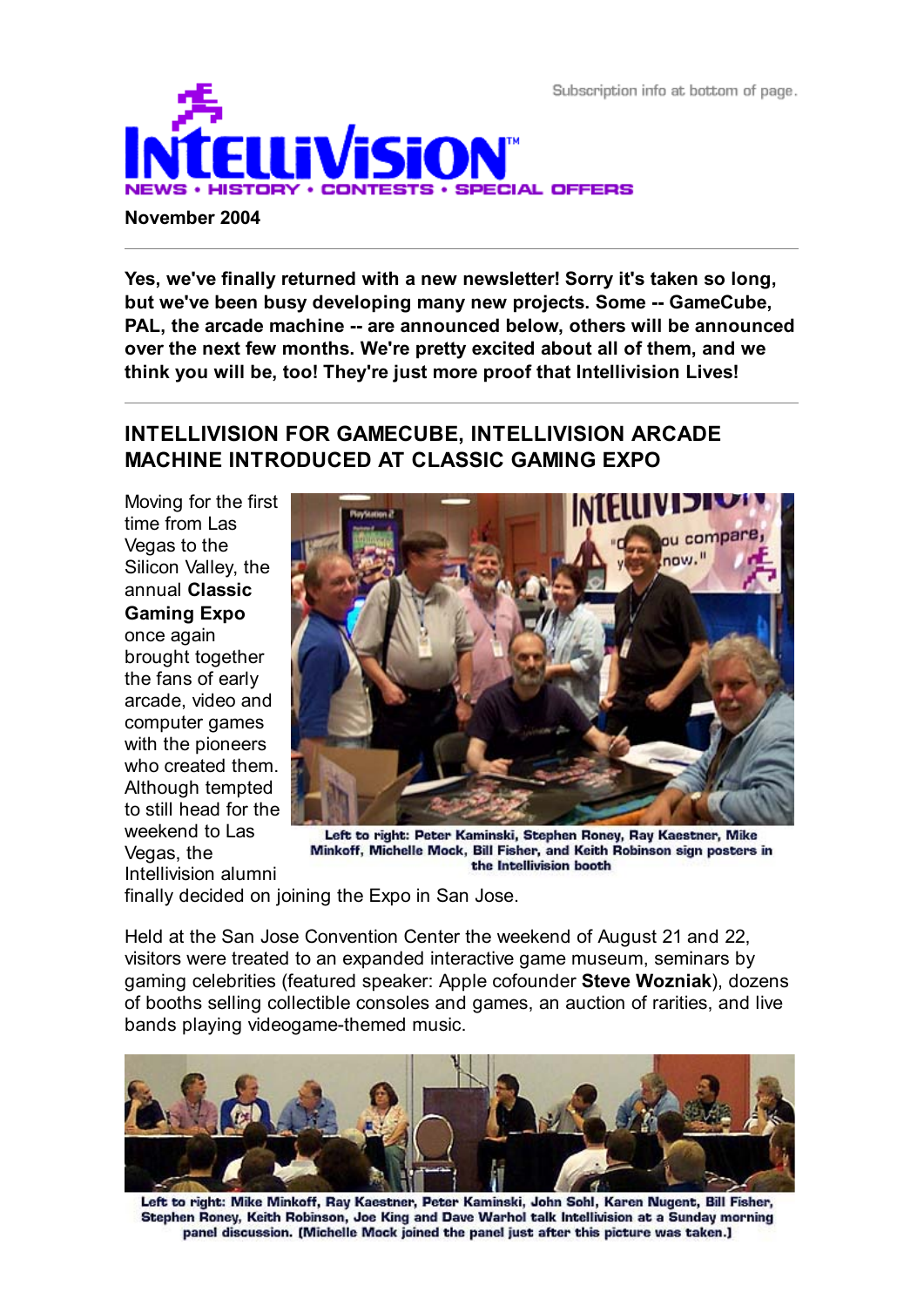In the Intellivision booth, guests could play and purchase the PlayStation 2, Xbox, PC, and Mac versions of *Intellivision Lives!*, the PC/Mac collection *Intellivision Rocks*, and the *Intellivision 25* direct-to-tv unit. A listening station was available for guests to hear cuts from *Intellivision in Hi-Fi*, our music CD. To enhance the musical experience, the listening station included a disco ball and fog machine.



Introduced at the Expo was the **GameCube** version of *Intellivision* **INTELLIVISION** *Lives!* It was almost a no-show; the developers at Realtime **Associates** were still frantically debugging a prototype the day before the Expo. The working prototype arrived at the convention center via FedEx Saturday morning. This brought back memories for the Intellivision programmers, who recall all-night marathons to get games patched together for the biannual **Consumer**

**Electronics Shows** in the early 1980s.

A number of **GameCube** owners stopped by to try out the prototype, excited that **Intellivision Lives!** was finally arriving for the system. The Intellivision crew was excited, too. "We received what was sort of borderline hate mail a year ago when *Intellivision Lives!* came out for PS2 and Xbox," said **Intellivision President Keith Robinson**. "A lot of GameCube owners felt left out. But **Crave Entertainment**, the publisher, was just unsure of the market demand. That they saw the performance of the PS2 and Xbox versions and came back to do GameCube is, I think, a testament to the popularity of Intellivision on today's consoles. A new generation is discovering how much fun these games are, and I'm glad we can extend that now to the GameCube players!"

*Intellivision Lives!* for **GameCube** will be available in stores and on our web site before Christmas.

Also introduced at the Expo was the **Intellivision Arcade Machine**. The high-quality arcade cabinet is decorated with artwork from classic Intellivision game boxes. The arcade is built around a PC, so most PC-based emulation programs can be used. It comes pre-loaded with *Intellivision Lives!* and *Intellivision Rocks*, and you can add your home and arcade favorites! Each machine is custom assembled by well-known arcade manufacturer **Hanaho Inc.** E-mail us for pricing and scheduling information. This is the ultimate for the serious Intellivision fan!



**Robinson with Intellivision Arcade** 



There was big news about the **Intellivision 25** and **Intellivision 10** direct-to-TV units: **Eric Levin**, spokesperson for manufacturer/distributor **Techno Source**, announced at the Expo that their Intellivision line had topped **1,000,000 units sold**.

Further, Levin announced that the **Intellivision 25** and **Intellivision 10** units had been awarded the **National Parenting Center 2004 Seal of Approval.**

The Intellivision gang had a great time meeting the fans and collectors who stopped by the booth. There was a moment of excitement Sunday afternoon.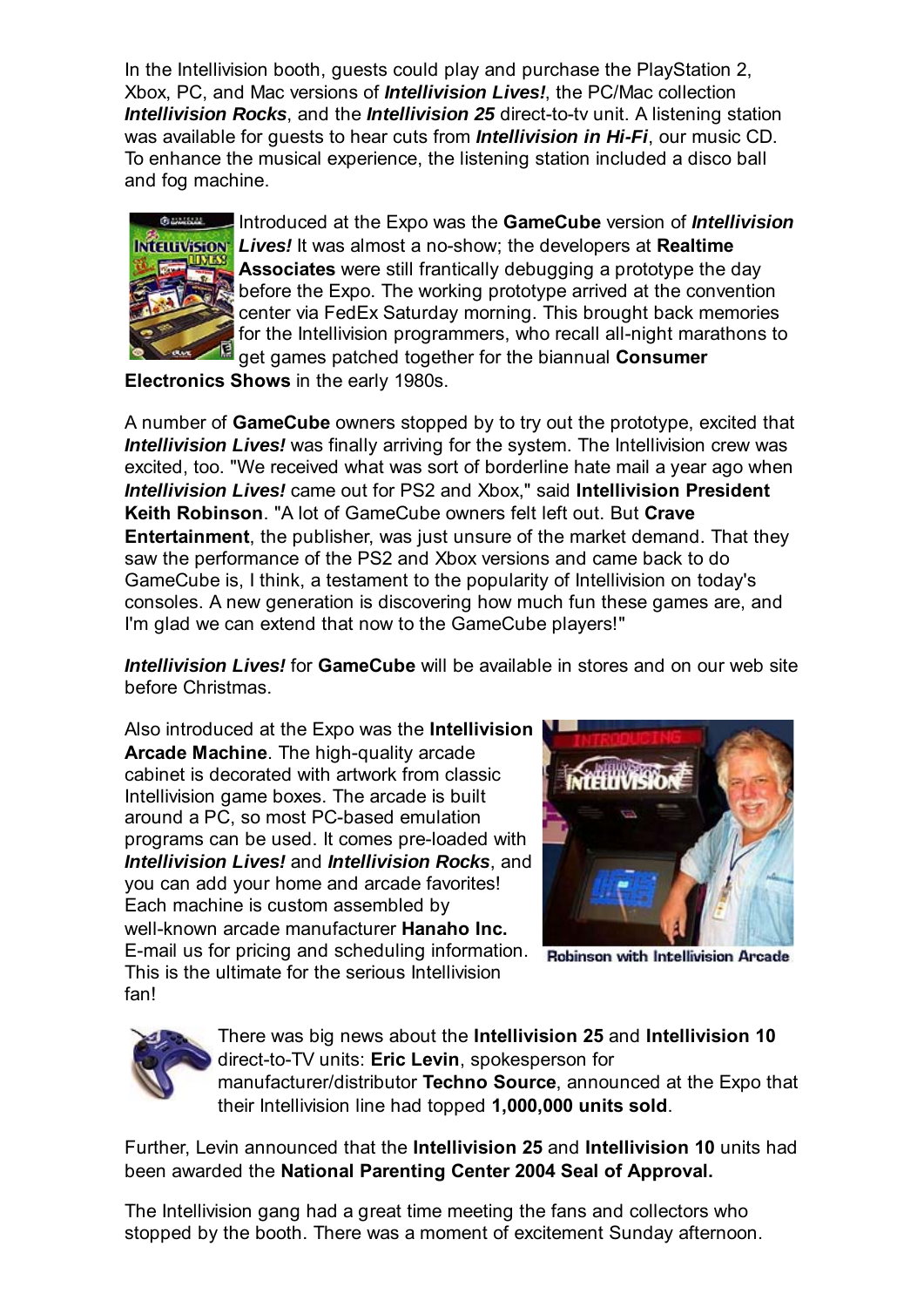About an hour before the show was scheduled to close, an alarm sounded in the convention center, followed by a recording that a fire had been reported and everyone should proceed to the exits.

While everyone filed out, the Intellivision crew stayed put. They suspected it was a false alarm, as there had been a false alarm in the connected hotel earlier that day. Indeed, it *was* a false alarm and a few minutes later the crowds were let back onto the Expo floor. The Intellivision crew was ready: they had "FIRE SALE" signs posted with special deals on most items. Thanks to the fog machine, a haze hung over the booth. The crew promised everyone that there was "only slight smoke damage..."

The crew took advantage of the situation so quickly that some in attendance half-jokingly voiced their suspicions that Intellivision had set off the alarm. Nope, it's just those classic video game reflexes.

**More photos from the event are here>**

**Order Intellivision products online here >**

*Intellivision Lives!* **for PlayStation 2 and Xbox are now available through our web site!**



# *INTELLIVISION LIVES!* **FOR PS2 RELEASED IN EUROPE; DUE IN AUSTRALIA IN DECEMBER**

The **PAL-compatible PlayStation 2** version of *Intellivision Lives!* is in stores now throughout the **United Kingdom**. It will be available in November in **Italy**, **France**, and **Spain**. Release in **Australia** is scheduled for **December** 

The PAL version is published by **Play It Ltd**. It has the same game lineup and features as the American (NTSC) version.

Release of the collection was delayed slightly because the Quality Assurance arm of **Sony Europe** found bugs in some of the classic Intellivision games. Their policy required the bugs to be fixed.

**Play It President Mark Cale** argued that, as in the American release, the bugs should remain for historical accuracy -- that, in fact, most Intellivision fans would be disappointed if the bugs were fixed. He was aided in his argument by a letter from **Intellivision President Keith Robinson** that started, "Fixing the bugs in the classic Intellivision games would be like breaking into the Louvre and gluing arms onto the Venus de Milo."

Ultimately, Sony agreed. The games in *Intellivision Lives!* are the original versions, bugs and all!

## **INTELLIVISION SPONSORS MUSIC SHOW, LOSES BANNER**

**Intellivision Productions, Inc.** was a sponsor of the **Supercade Music**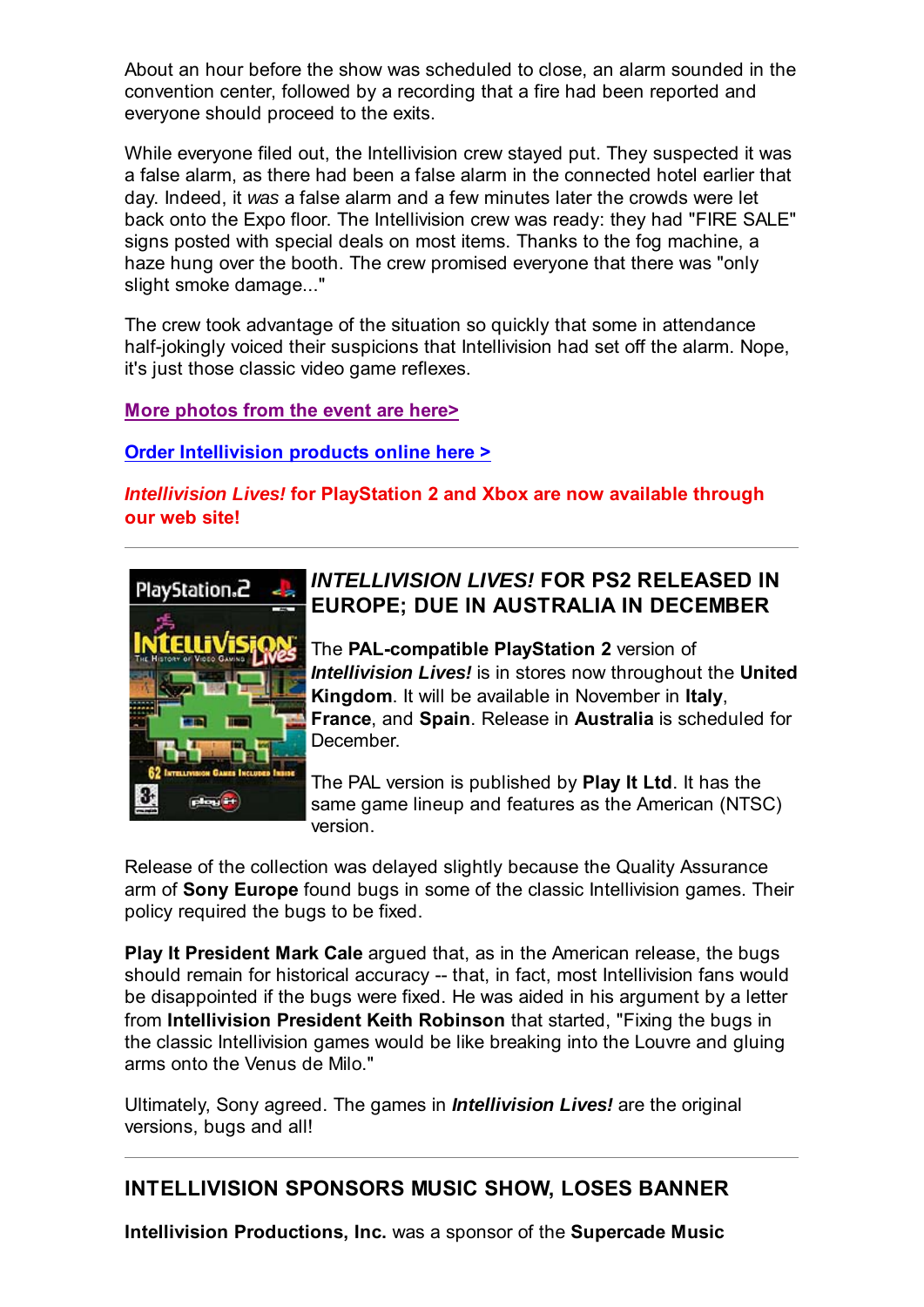**Festival** at the Pomona, California, Fairplex on October 2. The all-day event combined nonstop live music with over 150 free-play arcade machines. Intellivision provided PlayStation 2 and Xbox copies of *Intellivision Lives!* for prizes in the classic arcade competition.

While the show was an overall success with approximately 5,000 attendees, the Intellivision banner on display at the entrance was stolen. We had grown rather attached to that banner -- it had been at every one of our reunions and shows since 1997. It was one-of-a-kind: the letters and



**The Banner** 

running man logo were hand cut and sewn onto the vinyl backing by two elderly women, one of whom has since retired and the other of whom has since died. (That's right: *died*. Feel pretty bad now, don't you, you banner-stealing scum?)

We are offering a reward for its return, no questions asked. Please e-mail us with any information!

#### **E-mail us >**

# **INTELLIVISION-SPONSORED CGE MUSEUM A HIT AT 2004 ELECTRONIC ENTERTAINMENT EXPO**

The 60,000+ attendees of the **2004 Electronic Entertainment Expo (E3)** were treated to sneak previews of the newest, hottest games scheduled for release this Christmas. But many of them also relived happy memories by playing *Pac-Man*, *Pitfall*, even *Pong*.

The world's largest event for the video and computer game industry was held at the **Los Angeles Convention Center** May 12 through



14. For the 10th anniversary of E3, the show's organizers wanted to look back, for the first time, at the industry's history. They invited **John Hardie**, **Sean Kelly**, and **Joe Santulli**, organizers of the annual **Classic Gaming Expo,** to set up a video and computer game museum in one of the exhibit halls.

The 2,000 square foot museum included dozens of classic arcade machines and historic gaming consoles. Visitors could play games on **Atari 2600**, **Intellivision**, **ColecoVision**, **Vectrex**, **Apple II**, **Commodore 64**, **Atari 800** and other platforms. Arcade machines from *Pong* through the most popular titles of the 1980s were set to free play. Display cases were filled with rare pieces and one-of-a-kind prototypes.

There were also two "living rooms" set up: the **Atari** room and the **Intellivision** room. Each featured an old, broken-in sofa facing a console television set. The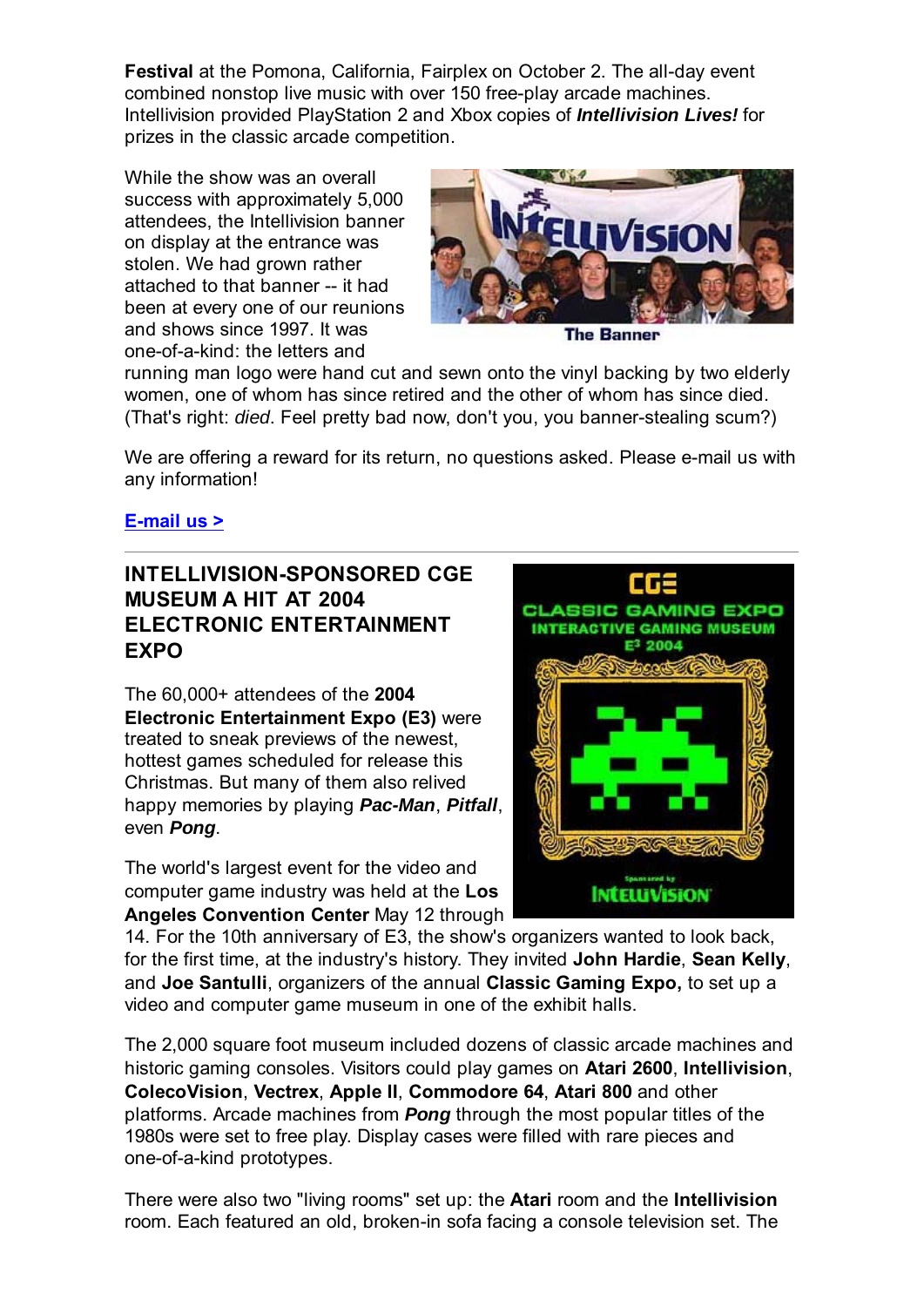Atari room featured an Atari 2600; the Intellivision room featured both a real Intellivision console and an Xbox with *Intellivision Lives!*



CGE Co-Founder Sean Kelly (left) and Intellivision President Keith Robinson

To cover the costs of bringing the hundreds of pieces of memorabilia to Los Angeles, the CGE turned to **Intellivision Productions, Inc.** "We're proud to be exclusive sponsor of the museum," said intellivision President **Keith Robinson**. "We've worked with the CGE guys for years, and their goal is the same as ours: keeping the history of these games and consoles alive, but never forgetting that they should be

played with. That's the bottom line. A few years ago we helped the CGE produce a similar hands-on museum at the **Game Developers Conference**, but on a much smaller scale than this. This is tremendous!"

The museum was a hit. Always crowded, it was featured in television reports by everyone from **CNN** to the **Playboy Channel** and covered by scores of print and online news outlets from around the world. Many of them, such as the **G4 Network**, reported that it was one of the must-see attractions of the show.

Robinson spent most of the show on the Intellivision sofa, so much time that many commented that he was, effectively, one of the museum displays: a real, live video game player from the early eighties.

While E3 was closed to the public, many of the collectibles on display (including Keith Robinson) appear annually in the museum at the **Classic Gaming Expo**, which is open to the public. The next Classic Gaming Expo is scheduled for August 20 & 21, 2005 in Burlingame, California, just south of San Francisco. **Intellivision** is an annual sponsor of the CGE.

#### **More photos and video from the event are here>**

**CGE Expo info >**

### **BLUE SKY RANGERS COMMEMORATE 20TH ANNIVERSARY OF LAYOFFS**

On February 7, 2004, nearly 100 **Blue Sky Rangers**, their guests and families took over an arcade in Redondo Beach, California, to commemorate the 20th anniversary of Mattel pulling the plug on the Intellivision video game system.

Every year the former Intellivision programmers mark the anniversary with lunch at **Jino's Pizza** in Hawthorne, a regular lunch hangout when they worked at Mattel.



Castle Park, Redondo Beach, California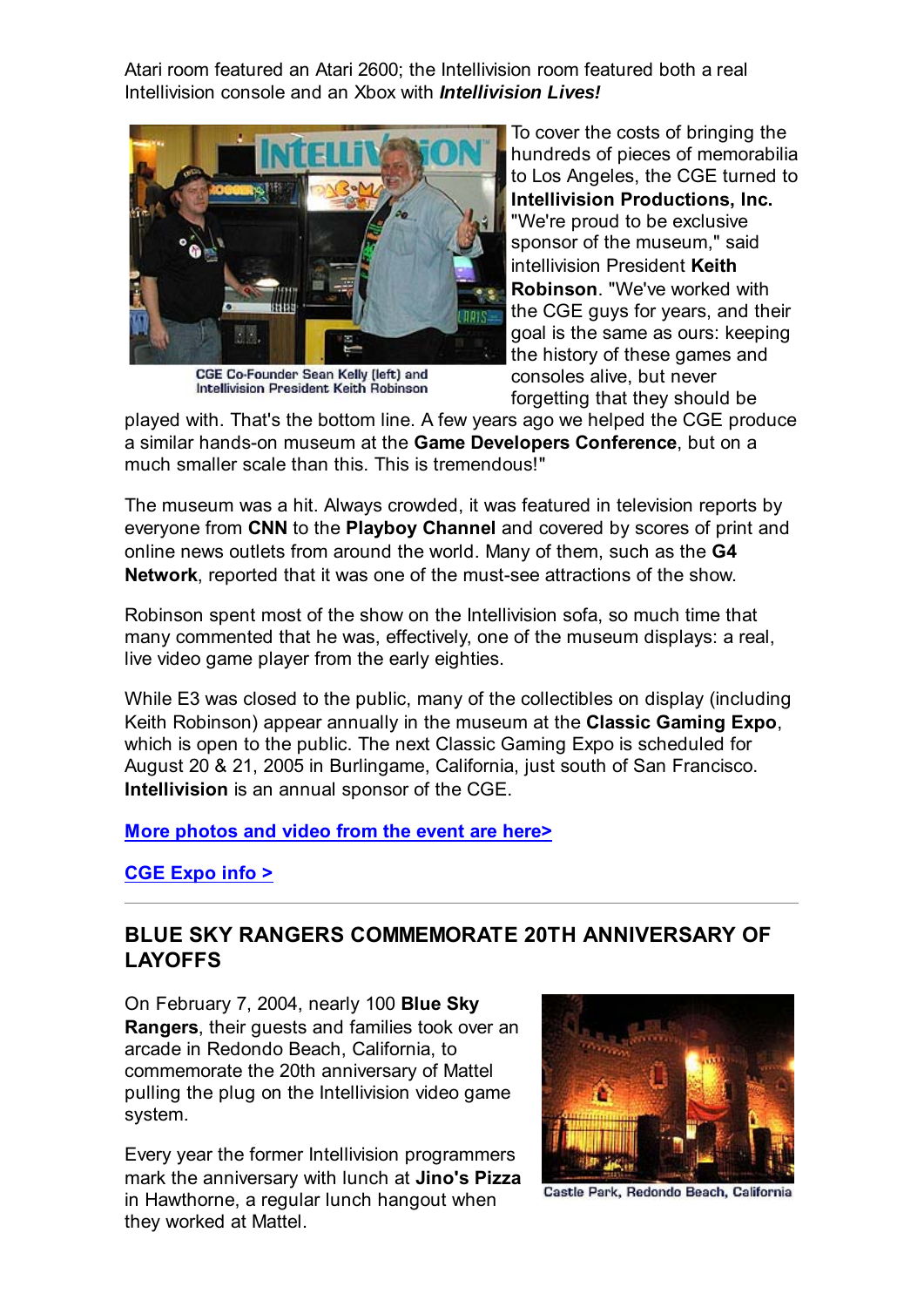But for the 20th, something special was called for. So **Intellivision Productions, Inc.**, as a thank you to the programmers, bought out the arcade for the night and put all the games on free play. There were barbecued hamburgers and hot dogs and - for those who wanted to keep with tradition - Jino's pizza.



Left to right, Blue Sky Rangers Ray Kaestner, Bill Fisher, Shal Farley, Mark Kennedy, Dave Akers, David Warhol, Eric Del Sesto, Stephen Roney and Mike Minkoff

The site of the event, **Castle Park**, was familiar to the Blue Sky Rangers; Mattel Electronics hosted a party for the programmers there in 1983. And for their tenth reunion, the Blue Sky Rangers stopped into the arcade for a couple hours of play before having dinner at a nearby restaurant.



Keith Robinson (left) and Gabriel Baum (right) with a cardboard Hal [center]

While the programmers have remained friends over the years and frequently get together for reunions and parties, this was the greatest number of Blue Sky Rangers in one place since the layoff of 1984.

Of particular excitement was the attendance of **Gabriel Baum**, former vice president in charge of Intellivision development and inspiration for Hal, the imaginary spokesman for the Blue Sky Rangers . A resident today of Chicago, this was Gabriel's first

appearance at any Blue Sky Ranger reunion. As the highest ranking former Mattel employee, he cut the commemorative cake.

For their 30th anniversary, the Blue Sky Rangers will have to find a new site; the new owners of Castle Park have announced plans to demolish the arcade building in 2005.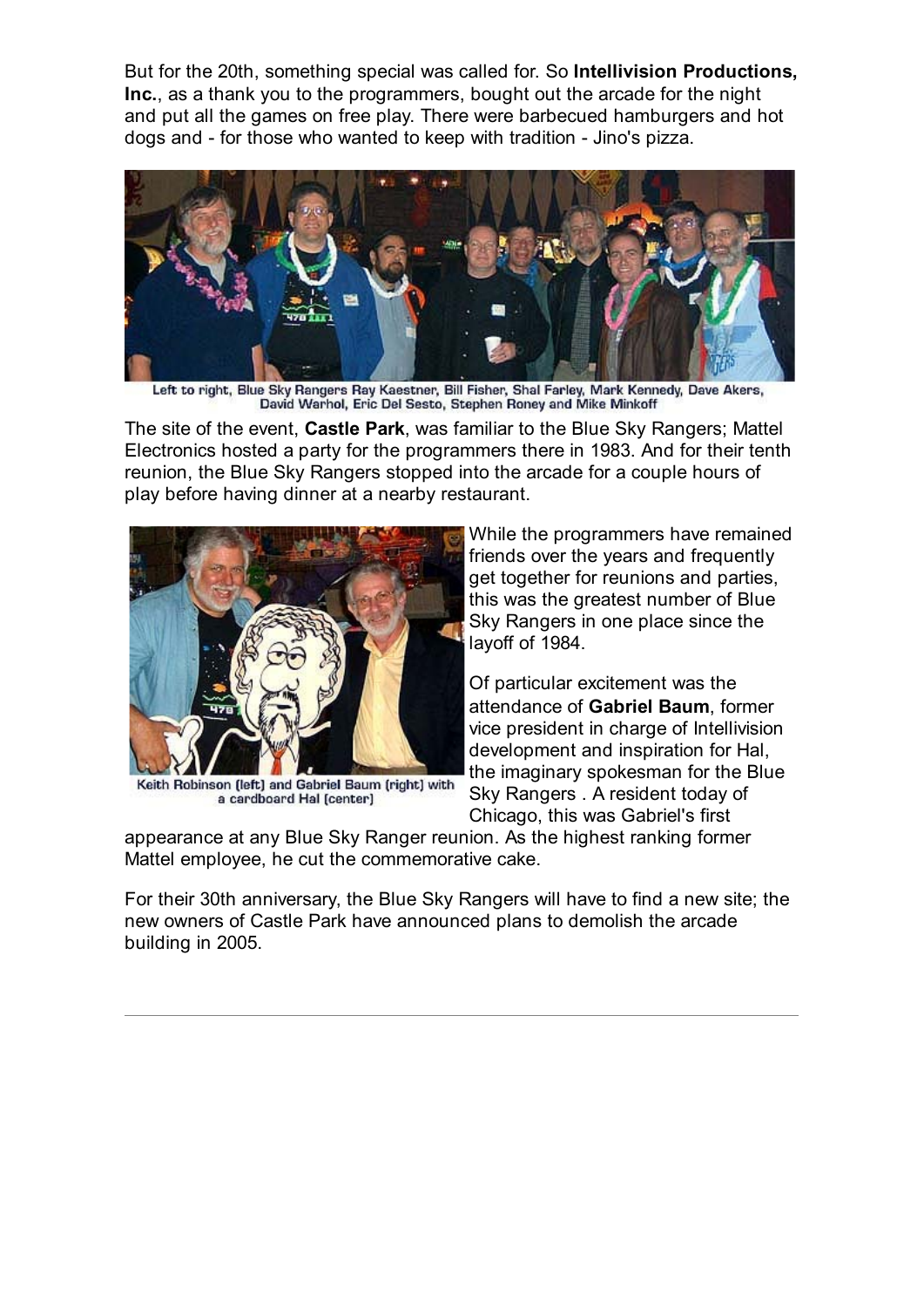## **INTELLIVISION SIGHTING: THE RUNNING MAN VISITS "THE L WORD"**



Running Man, Kelly Lynch and Pam Grier (I to r) in Showtime's The L Word

front of an art gallery. Pulling up to cover the action is a TV news van, marked "City Watch Live - Channel 6." The logo on the van? None The April 4, 2004 episode of **Showtime Network's** lesbian soap opera *The L Word* featured a scene where a near-riot breaks out in

other than Intellivision's

#### own **Running Man**!

How did the Running Man wind up on the van? We don't know. We'd like to think a production designer for the series is an Intellivision fan. If anyone knows the truth, please drop us an e-mail.

By the way, we are usually alerted to Intellivision sightings by our fans, but in this case, Intellivision President **Keith Robinson** was watching the show and spotted it himself. Says Robinson, "C'mon, a lesbian soap opera? I'm there, dudes."

## **THE INTELLIVISION TRIVIA CONTEST!**

106 of you entered our previous trivia contest. The question:



In 2002, former-Intellivision spokesman **George Plimpton** poked fun at his pitchman legacy by appearing as himself in a fake commercial for an educational game meant to teach children the finer differences between imported cheeses. What TV show featured this fake ad?

Sixty-four of you had the correct answer: *Saturday Night Live*.

From the 64 correct answers, the random number generator at http://www.random.org/ selected **Christopher Currie** as the winner of an **Intellivision coffee mug**.

Congratulations, Christopher! And thanks to all of you for playing!

### Now try **this** question:

Last month, Intellivision took part in the **Supercade Music Festival**. In 1983, Intellivision had a featured booth in the **Technology Exposition** at what historic music festival?